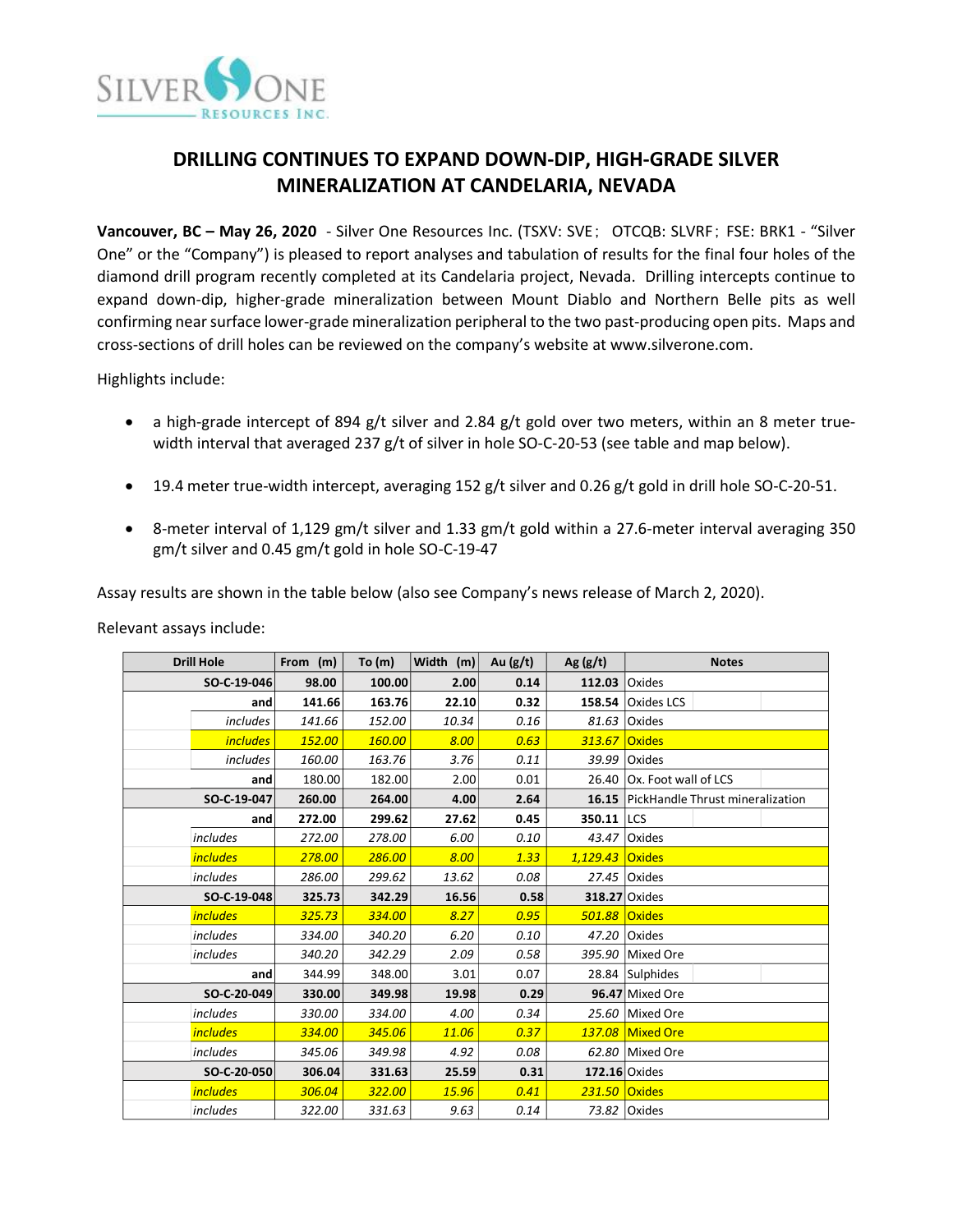

|                 | From (m) | To $(m)$ | Width (m) | Au $(g/t)$ | Ag $(g/t)$ | <b>Notes</b>                      |
|-----------------|----------|----------|-----------|------------|------------|-----------------------------------|
| SO-C-20-051     | 353.36   | 372.74   | 19.38     | 0.26       |            | <b>152.19</b> Mt. Diablo (Oxides) |
| includes        | 353.36   | 370.10   | 16.74     | 0.27       | 166.16     |                                   |
| includes        | 370.00   | 372.64   | 2.64      | 0.17       | 63.63      |                                   |
| SO-C-20-052     | 150.00   | 156.00   | 6.00      | 0.30       |            | 92.87 Mt. Diablo (Oxides)         |
| <i>includes</i> | 150.00   | 152.00   | 2.00      | 0.45       | 219.30     |                                   |
| <i>includes</i> | 152.00   | 156.00   | 4.00      | 0.22       | 29.65      |                                   |
| and             | 178.00   | 182.00   | 4.00      | 0.10       | 28.40      |                                   |
| and             | 217.93   | 221.84   | 3.91      | 0.21       | 114.06     |                                   |
| and             | 244.00   | 248.11   | 4.11      | 0.06       | 17.67      |                                   |
| and             | 256.00   | 258.00   | 2.00      | 0.19       | 42.60      |                                   |
| SO-C-20-053     | 172.00   | 180.00   | 8.00      | 0.79       |            | 237.29 Nothern Belle (Oxides)     |
| includes        | 172.00   | 174.00   | 2.00      | 2.84       | 893.97     |                                   |
| and             | 186.00   | 192.00   | 6.00      | 0.14       |            | 64.57 Nothern Belle (Oxides)      |
| SO-C-20-054     | 236.00   | 242.00   | 6.00      | 0.44       |            | 45.73 Nothern Belle (Oxides)      |
| and             | 248.00   | 254.00   | 6.00      | 0.07       | 51.13      |                                   |

All widths in the above table are estimated true widths, with exception of drill hole 52 which are approximately 70% of the intercepted interval.

Silver One's President and CEO, Greg Crowe commented *"The results received continue demonstrating the persistence of higher-grade silver mineralization at depth. We are encouraged by the high silver grades encountered between the Mount Diablo and Northern Belle, as they indicate that clusters of higher-grade silver mineralization occur within an area covering a potential strike length of over 1,500 meters. These results demonstrate that additional drilling is highly warranted, both down dip and along strike between the two pits, to fill in undrilled areas with the objective of potentially expanding the previously known areas of mineralization."* 

A total of 2,860 meters were drilled in 9 holes. Seven holes were drilled in the Mount Diablo area, north of the Diablo pit and between the Diablo and Northern Belle pits. Two holes were drilled in the Northern Belle area (See map below). The original program proposed 3,500 meters of diamond drilling, but the program was slowed in order to maximize drill recoveries in the areas of oxide mineralization. This procedure yielded an average of 97% recoveries that greatly enhanced the understanding of the geological and structural controls on the mineralized systems. The program was shut down in March with the onset of COVID19.

Drill hole 51 extended the LCS (Lower Candelaria Shear) silver-gold bearing horizon an additional 30 meters east of drill hole 49 (see News Release March 2, 2020) and an additional 50 meters north from the nearest historic drill hole. The width of the mineralized horizon (19 meters) is consistent between the two holes. Drill hole 52 located between the Diablo and Northern Belle pits exhibits a zone over 100-meter-wide that includes 5 mineralized horizons averaging 4 meters wide each, including a 2-meter interval with 219 g/t of silver.

The overall drilling program validated historic high-grade intercepts both down-dip from and between the Mount Diablo and Northern Belle past producing open-pits. An area covering over 1500 meters along strike hosts clusters of higher-grade mineralization and clearly demonstrates that additional drilling is warranted to more fully test the extent and grade of this system. Also, the along strike, near surface areas marginal to the two open-pits will need to be drilled to better outline potential extensions to the historic open-pit mineralized system.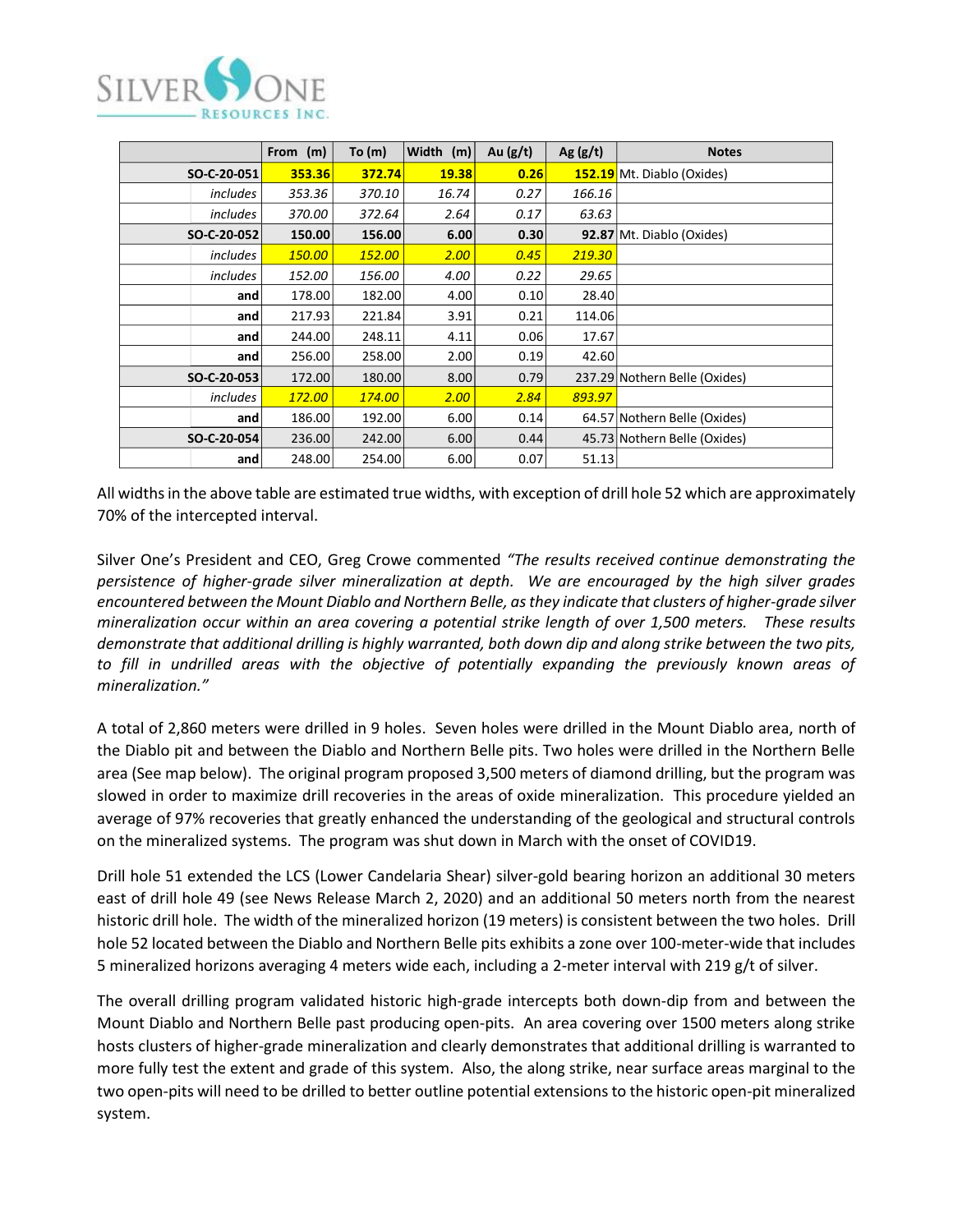

## QA/QC

The QA/QC program included the submission of Certified Reference Materials, blanks, core duplicates, as well as the insertion of crushed duplicates and pulp duplicates at random intervals. Certified Standards were inserted at a rate of one standard for every 20 samples (5% of total) and one blank for every 20 samples (5% of total). Core, pulp and crush duplicates combined were inserted at a rate of one duplicate per every 20 samples (5% of total). The standards used in the 2019-2020 Candelaria drilling program range in grade from 24.8 g/t Ag to 493.0 g/t Ag, and were sourced from Analytical Solutions, Ltd., in Mulmur, ON, Canada. Blanks have been sourced locally from barren silica and marble material. Field core duplicates were obtained from quartered core, crush and 'pulp' duplicates were taken from coarse reject material or pulverized splits respectively.

Samples were assayed by American Assay Laboratories ("AAL" in Sparks, NV, USA. (IAS accredited Laboratory, ISO/IEC 17025:2005. AAL also inserts blanks, standards and includes duplicate analyses to ensure proper sample preparation and equipment calibration.